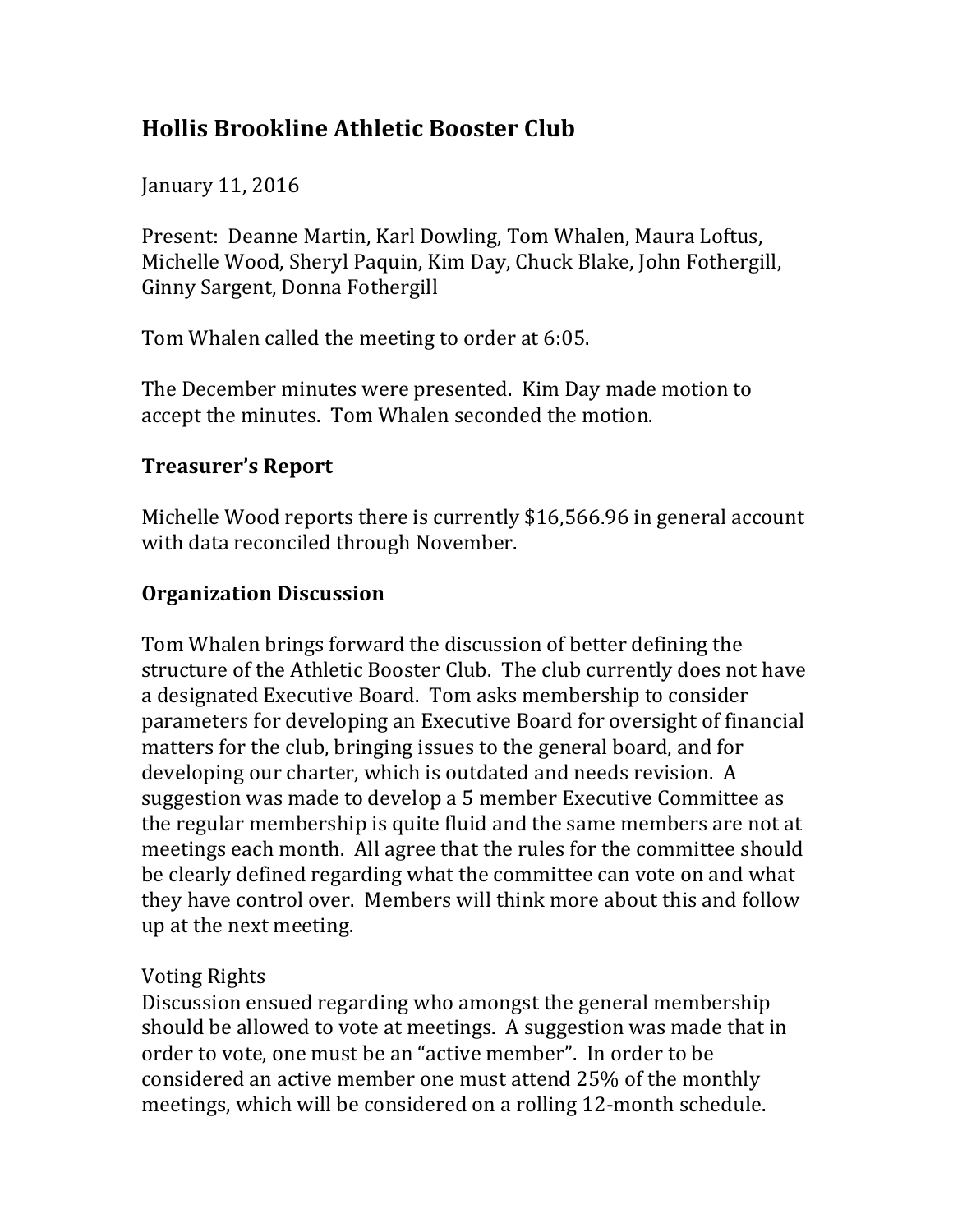Parents that do not have a current student athlete attending HBHS will have to first be approved by the Executive Committee prior to having voting rights despite meeting the 25% meeting attendance requirement. All present agree with above parameters for voting rights.

#### Team Accounts

There is currently a rule stating that all fundraising activities initiated by an athletic team must first be approved by the Athletic Director and the Principal.

A discussion began regarding the need for the ABC to develop a better system for keeping track of teams spending their money to ensure that it is being raised and/or spent on legitimate and approved items. A recommendation was made to develop a form for teams to use for either raising money or spending money from team accounts. When a team plans to raise money for a specific cause, the form should include signatures from Coach, AD, and parties responsible for carrying out the fundraiser along with the stated item in which the team is raising money for. The team always reserves the right to change what they want to spend the money on as long as they put it in writing. Once created, the form will be on the ABC website for easy access to print and fill out. These forms will indicate notification of the planned fundraiser to the ABC. The same form will be used when a team wants to request money from the ABC. A copy of the same form will also go to Administration.

### **Basketball Concessions**

Seed money was set up for teams to get concessions started to raise money. The boys and girls Basketball Teams will share the expenses for restocking items in their concession stand. At the end of the season, each team will put into their ABC account the amount that they sold.

## **Old Items**

An email was send to Br. Barnes regarding the storage container lease. Still awaiting a response from him in order to go forward with obtaining the unit.